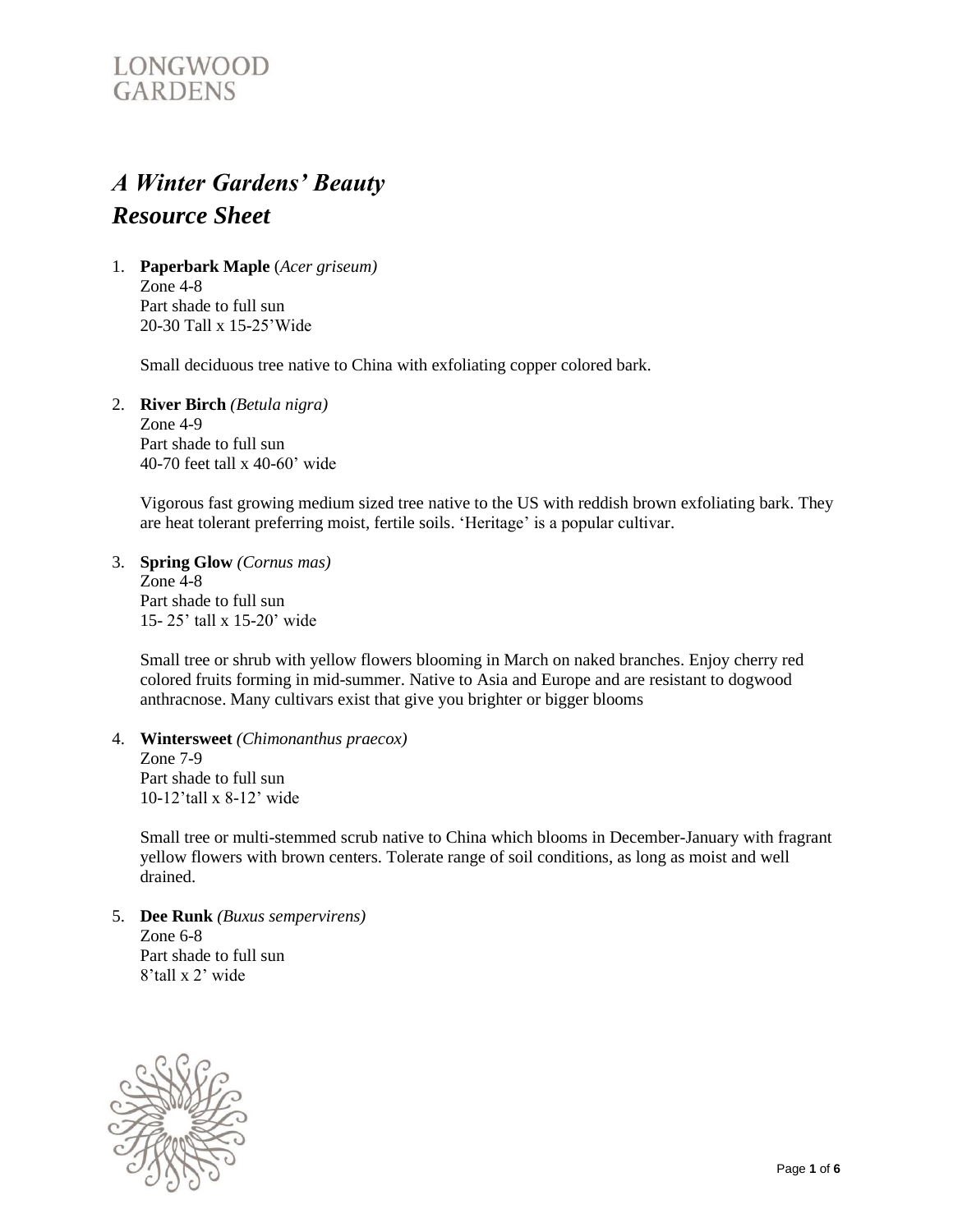A low maintenance, evergreen shrub with an upright habit. Prefect as an accent plant, hedging, or containers. Prune in late Winter Feb-March. Boxwoods are susceptible to Boxwood Blight-clean all tools before pruning.

6. **Variegata** *(Aucuba japonica)*

Zone 7-9, China Part shade to full shade 6-9'tall x 5-9'wide

An evergreen with yellow and green leaves, can be used in containers as well. Organically rich, well drained soils are needed and tolerates city air pollutants.

7. **Winter Red** *(Ilex verticillate)* Zone 3-9 Full sun to part shade 6-8' tall x 6-8' wide

> A native to the US that blooms June to July. Separate male and female plants-need a male to pollinate plant to get berries, 1 male will pollinate 9-10 females. Medium to wet soils is required. Valued for heavy fruit set. Use 'Southern Gentleman or Appollo" as pollinator.

## 8. **Sweet Box** *(Sarcococca hookeriana var. humilis)*

Zone 6-8 Part shade to full shade 1-2'high x 2-4' wide

Evergreen groundcover that is native to China blooms March to April with highly scented flowers.

#### 9. **Beautyberry** *(Callicarpa dichotoma)* Zones 5-8

Full sun to part shade 2-4' tall x 3-5wide

A low maintenance shrub native to China. Prune in early Spring as needed. Blooms in Summer followed by bright purple berries that persist through Winter. No disease problems.

#### 10. **Beautyberry Profusion** *(Callicarpa bodiniera var. giraldii)*

Zones 5-8 Full sun to part shade 6-10'tall

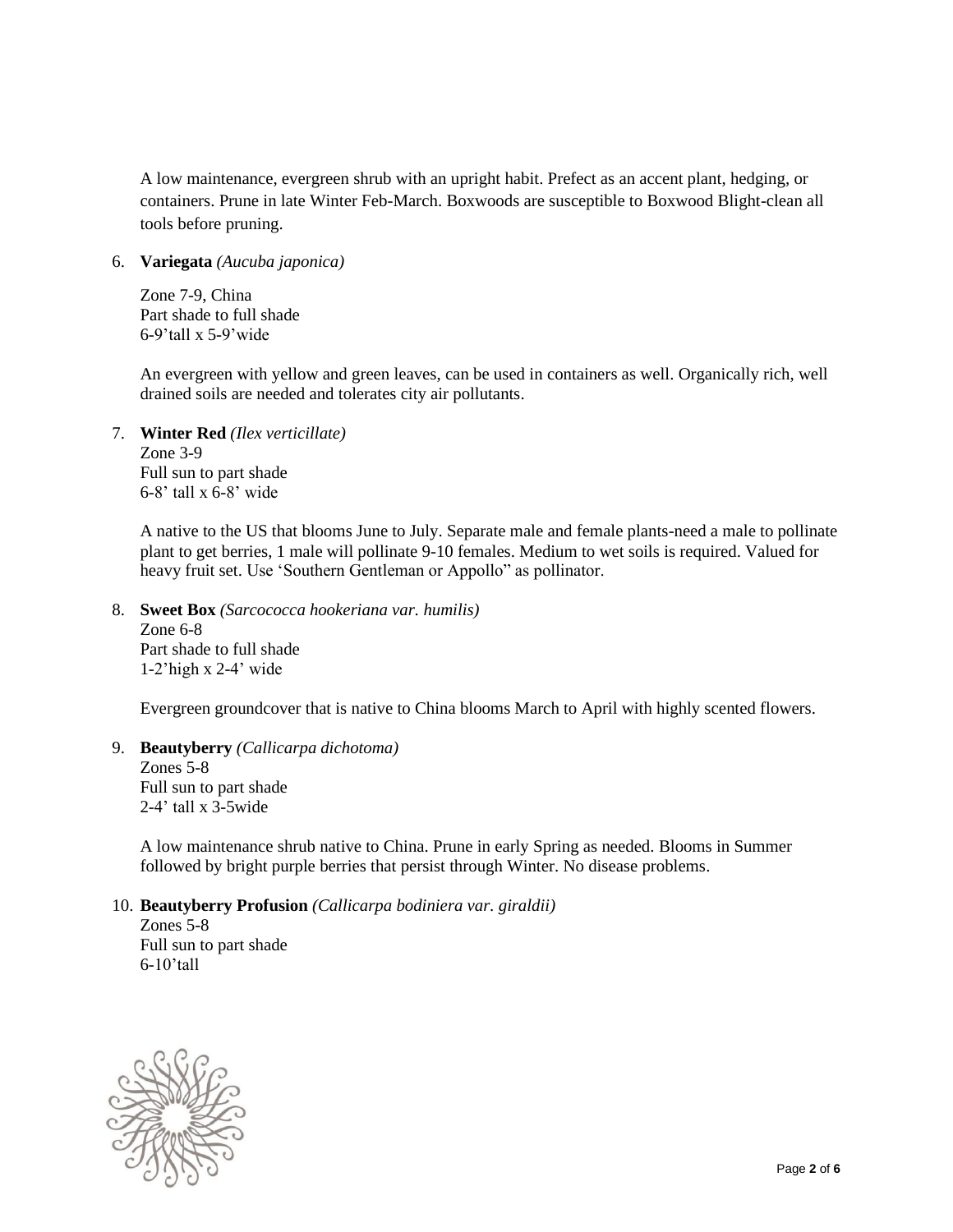An upright arching cultivar native to China. Prune in early Spring as needed. A heavily dark-berried variety for winter enjoyment. No disease problems.

11. **Panicle Hydrangea** *(Hydrangea pamiculata)*

Zone 4-8 Full Sun 8-15' tall x 6-12' wide

Summer blooming with persistent dried flowers through Winter. Prune Flower heads in February-March. Many cultivars available with various bloom colors and sizes.

12. **Smooth Hydrangea** *(Hydrangea arborescens)*

Zone 3-9 Part shade 3-5' tall x 3-5' wide

Summer blooming with persistent dried flowers through Winter. Native to US. A few cultivars available that give you white and now pink flower colors.

13. **Paperbush** *(Edgeworthis chrysatha)*

Zones 7-10 Full sun to part shade 4-6' tall

A native to China, that has highly scented yellow clusters of flowers. Enjoy blooms from February through April.

### 14. **Northern Exposure** *(Camellia sasanqua)*

Zone 6-8 Part sun 4-10' tall

A small evergreen tree/shrub with dark glossy green foliage that blooms October-December. Beautiful white flowers with yellow centers, blooms when nothing else is flowering.

#### 15. **Rosebay Rhododendron** *(Rhododendron maximum)*

Zone 3-7 Shade/Part shade 5-15' tall

An evergreen shrub native to the US. It flowers from June through July. Many cultivars available with different flower colors. Great for woodland gardens.

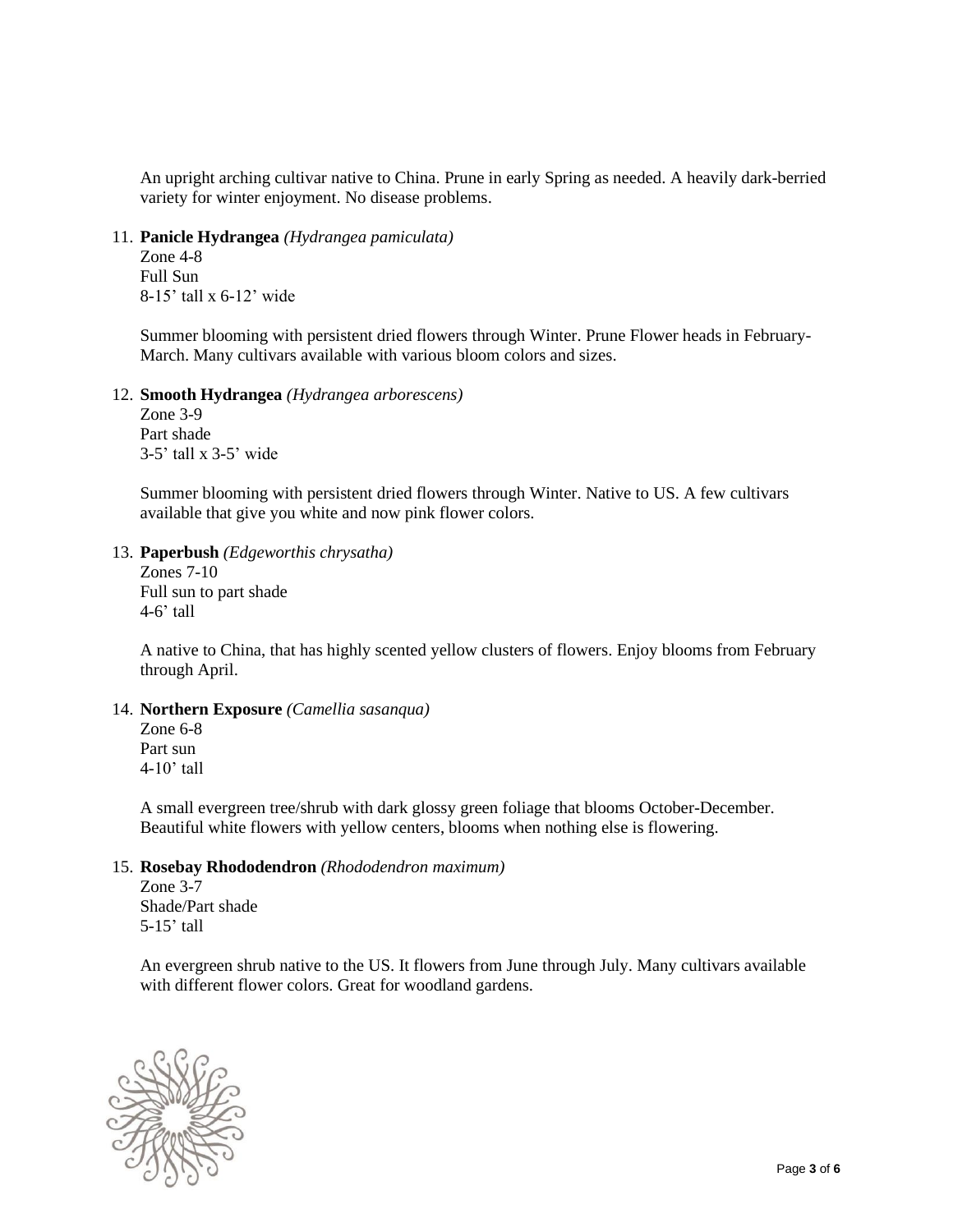#### 15. **Upside Down Fern** *(Arachniodes standishii)*

Zone 4-8 Shade 18-24" tall, Slow spreading

Highly textured semi evergreen fern. Deer resistant. Tolerant of dry conditions and low maintenance.

#### 16. **Japanese Sedge Evergold (***Carex oshimensis)*

Zone 5-9 Part shade 1' tall x 1/2' wide, clump forming

Evergreen variegated foliage that spreads slowly. Can be used in a containers for winter interest. Deer resistant.

#### 17. **Feather Reed Grass 'Karl Foerster' (***Calamagrostis x acutiflora)*

Zone 5-9 Full sun 3-5' tall x 1.5'-2.5' wide

Beautiful tall narrow upright grass, great for adding structure and height to a garden. Not invasive, sterile.

18. **Broomsedge** *(Andropogon virginicus)*

Zone 4-8 Full sun 2-3' tall x 1-2' wide

A US native with golden copper Fall color. Can tolerate tough, infertile sites. Native insects utilize for shelter and nesting habitat for birds. Reseeds.

#### 19. **HGC Joseph Lempre** *(Helleborus niger)*

Zone 5-8 Part shade to Full Shade  $12$ " tall

White flowers, blooms December through February. Very early blooming Hellebore. Disease and pest free.

#### 20. **Purple Coneflower** *(Echinacea purpurea)*

Zone 3-8 Full sun 2-3' tall

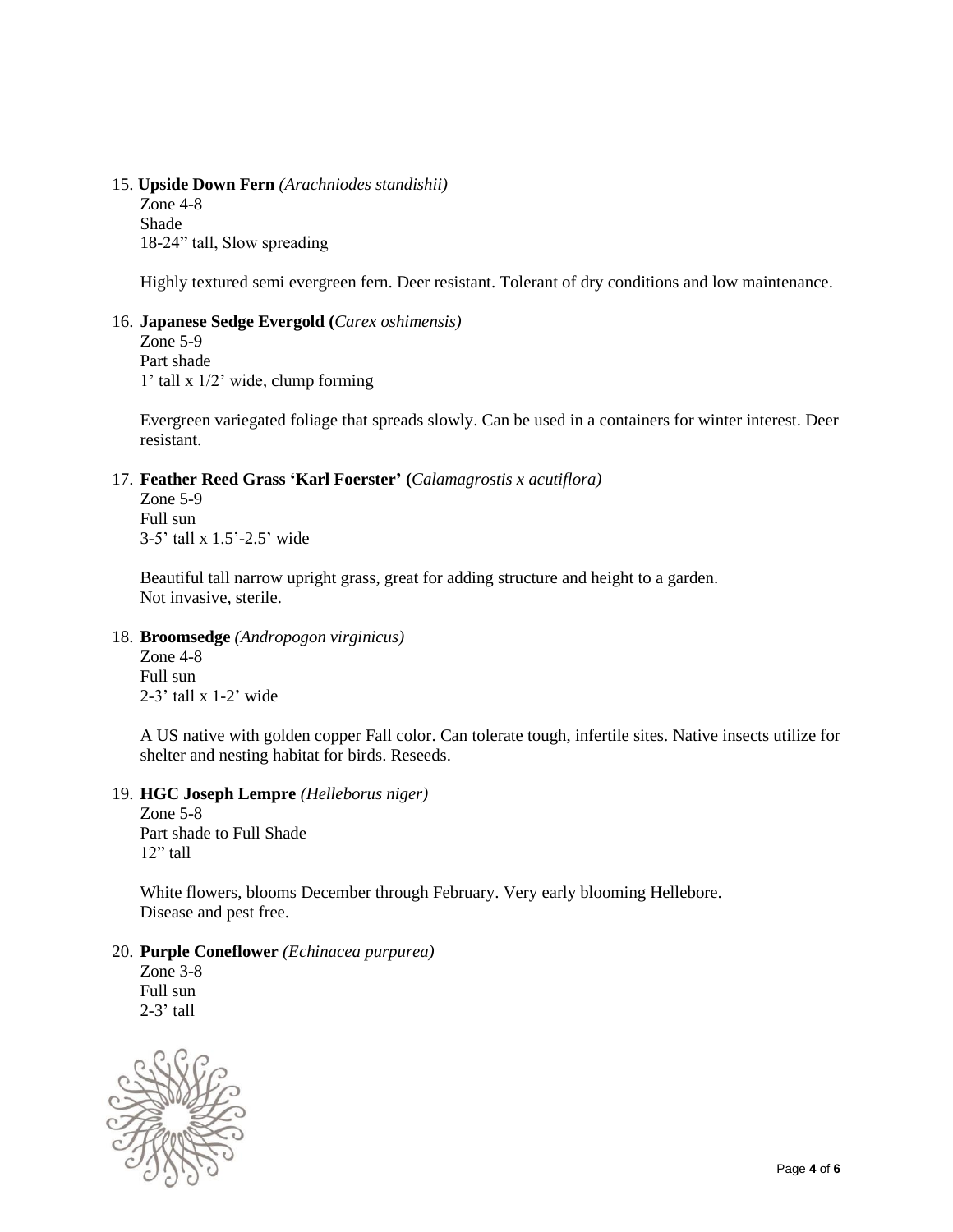Native to US, butterfly magnet in the Summer with purple blooms. Requires well drained soil. Great seed source for birds in Winter, dried seed heads add winter interest to the garden., tolerates drought, naturalizes.

#### 21. **Winter Aconite** *(Eranthis hyemalis)*

Zones 4-7 Full sun to part shade  $3-6$ " tall

Native to Asia and Europe, low growing with yellow flowers. Naturalizes under trees or in grass. Blooms early March, often times amongst the snow.

#### 22. **Snowdrop (***Galanthus elwesii)*

Zone 4-7 Full sun to part shade 6" tall, clump forming

A native to Europe with white flowers blooming February through March. Deer resistant, grows well under deciduous trees, naturalizing, foliage disappears by late Spring. Blooms among the Snow.

#### 23. **Woodland Crocus** *(Crocus tommasinianus)*

Zone 3-8 Part shade to full sun 6" tall, clump forming

Pale purple, scented flowers, earliest blooming variety. Blooms in March and flowers close at night and open on sunny days. Bulb performs poorly in heavy clay soil, plants naturalize.